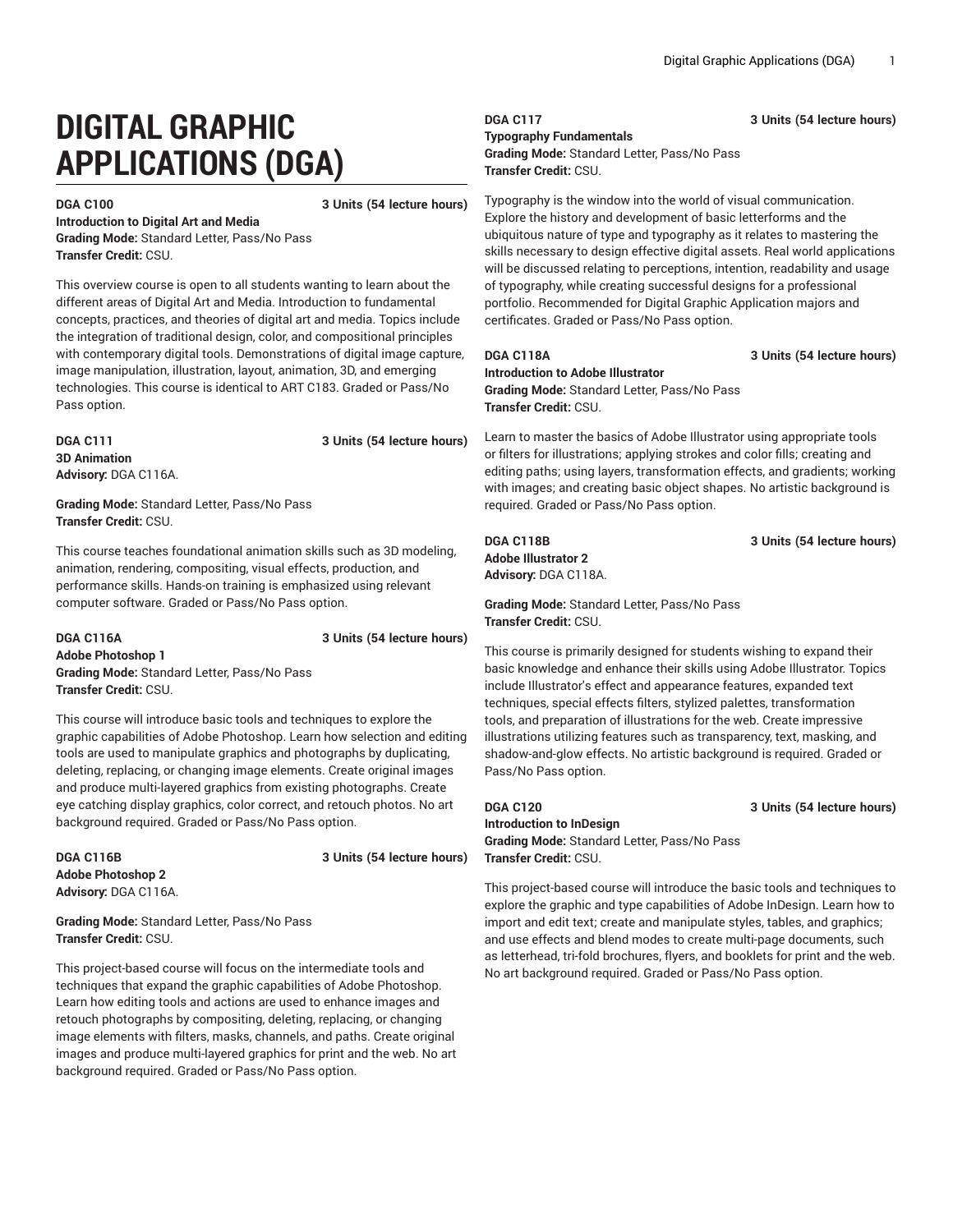# **DGA C121 3 Units (54 lecture hours)**

### **Introduction to Adobe Premiere**

**Grading Mode:** Standard Letter, Pass/No Pass **Transfer Credit:** CSU.

This project-based course will introduce the basic tools and techniques to explore the capabilities of Adobe Premiere in storytelling using video. Learn how to import and edit video and audio, create, and apply transitions, effects, and animations to create movies that can be exported in various formats. No art background required. Graded or Pass/No Pass option.

### **DGA C122 3 Units (54 lecture hours) Introduction to After Effects Grading Mode:** Standard Letter, Pass/No Pass **Transfer Credit:** CSU.

This project-based course will introduce fundamental techniques used to integrate text, graphics, sound, video, and 2D/CG animation into video projects. Learn the skills used to create compelling digital effects and motion graphics to enhance storytelling and bring a new dimension to the finished video. Graded or Pass/No Pass option.

# **DGA C131 3 Units (54 lecture hours) Digital Photography Using Photoshop**

**Advisory:** Student must have access to/own digital camera.

**Grading Mode:** Standard Letter, Pass/No Pass **Transfer Credit:** CSU.

Use a digital camera with Adobe Photoshop to perform basic image editing techniques to enhance and correct images. Learn basic camera controls, camera support systems, basic lighting techniques, file formats, transfer of files, and saving options. Graded or Pass/No Pass option.

# **DGA C135 3 Units (54 lecture hours) Digital Media Design Principles Grading Mode:** Standard Letter, Pass/No Pass **Transfer Credit:** CSU.

This course prepares students to pursue a career in digital media by introducing principles and elements of visual design, concept development, the creative design process, production, presentation techniques, and storytelling. Topics range from proximity and alignment to contrast, visual hierarchy, value, and balance. Projects are aligned with authentic industry outcomes, resulting in entry-level readiness for professional work or employment. Current industry software will be utilized to produce the required projects. Graded or Pass/No Pass option. **C-ID:** DMGR 110 X.

### **Digital Media Business Basics**

**Grading Mode:** Standard Letter, Pass/No Pass **Transfer Credit:** CSU.

this course provides the student with an opportunity to prepare for the workplace. Topics include creating and reviewing a digital portfolio, online digital presence, and running a digital media business. During the course, students will refine a body of design work and publish their portfolio in both print (optional) and web formats. Students will design and develop a business identity, resume, cover letter, and business cards. Students will also learn business basics for running a freelance business. Graded or Pass/No Pass option.

# **DGA C140 3 Units (54 lecture hours)**

**Beginning Audio Production Grading Mode:** Standard Letter, Pass/No Pass **Transfer Credit:** CSU.

This course covers basic theory and practice in the areas of audio recording and production – emphasizing the recording process, sound and hearing, microphone design and application, digital audio technology, multimedia and sound, signal processing, studio design, and sound integration with current digital technologies. Graded or Pass/No Pass option.

# **DGA C150A 3 Units (54 lecture hours)**

### **Drone Imaging 1 Grading Mode:** Standard Letter, Pass/No Pass **Transfer Credit:** CSU.

Students will receive instruction in digital imaging, cinematography, colorization and photo editing while participating in hands-on or virtual flight activities to develop, practice, and optimize Unmanned Aircraft System flight and photography skills. Students will learn how to manage and edit photographic imagery captured by drones. High-end photo equipment and drones or drone-simulators will be used. This course is a media management and image editing course for drone operators, which focuses on developing careers in digital media capturing and editing images for a variety of industries across multiple sectors. Some information pertaining to FAA certifications will be discussed; this is not an FAA certification course. Graded or Pass/No Pass option.

**Drone Imaging 2 Advisory:** DGA C150A.

**DGA C150B 3 Units (54 lecture hours)**

**Grading Mode:** Standard Letter, Pass/No Pass **Transfer Credit:** CSU.

Students will receive instruction and participate in hands-on or virtual flight activities to develop, practice, and optimize Unmanned Aircraft System flight to develop skills in advanced aerial photography for use in videography and 3D mapping with drones. High-end photo equipment and drones or drone-simulators will be used. This course is a media management course for drone operators, which focuses on developing careers using drones as tools that capture images for a variety of industries across multiple sectors. This is not a FAA certificate training course, but some information pertaining to the FAA certifications will be discussed. The FAA certification is not part of this course. Graded or Pass/No Pass option.

### **DGA C136 3 Units (54 lecture hours)**